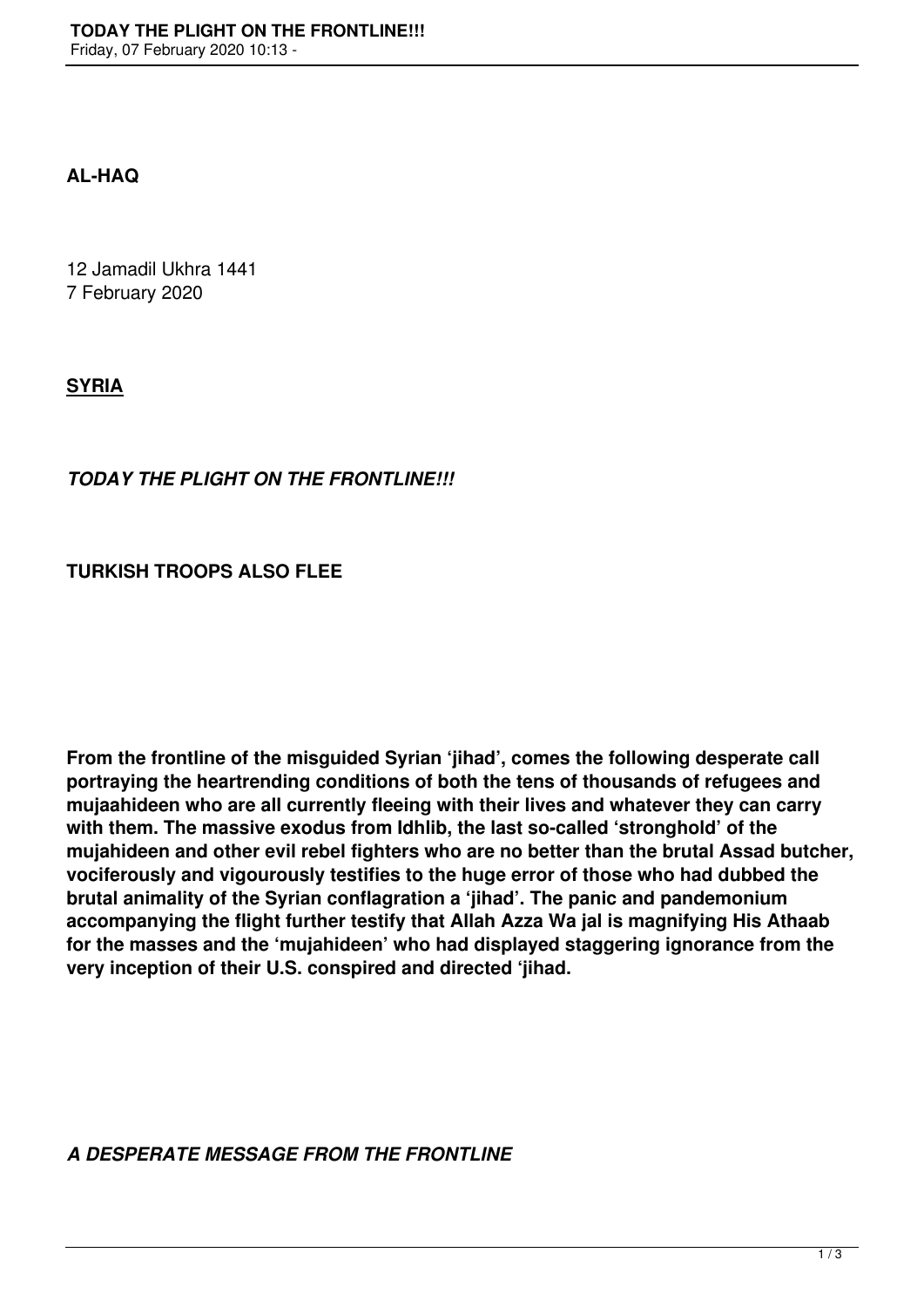*From …………A Brother currently present in the arena of conflict. Message received today, Friday 7th February*

*Asalamualaykum. Things are going from bad to worse here in Syria. Sararkib which is about 8km from Idlib city fell last night. They bombing the city itself which is the last stronghold of the Ahlus Sunnah and the Mujahideen. People are fleeing in their tens of thousands. They putting whatever belongings they can carry down on any piece of ground that they can find. It is raining here at the moment and a cold front is approaching. Allah make easy!*

 *All Mujahideen are busy evacuating their families to the Turkish border. They and their families are now themselves Refugees. They also dumping their families on whatever piece of ground they can find.*

*They also appealing for tents etc. They don't know where to go or what to do with their families. Lots and lots of aid of every kind is needed.*

*They are clueless as to what to do next. I really don't know what is going to happen*